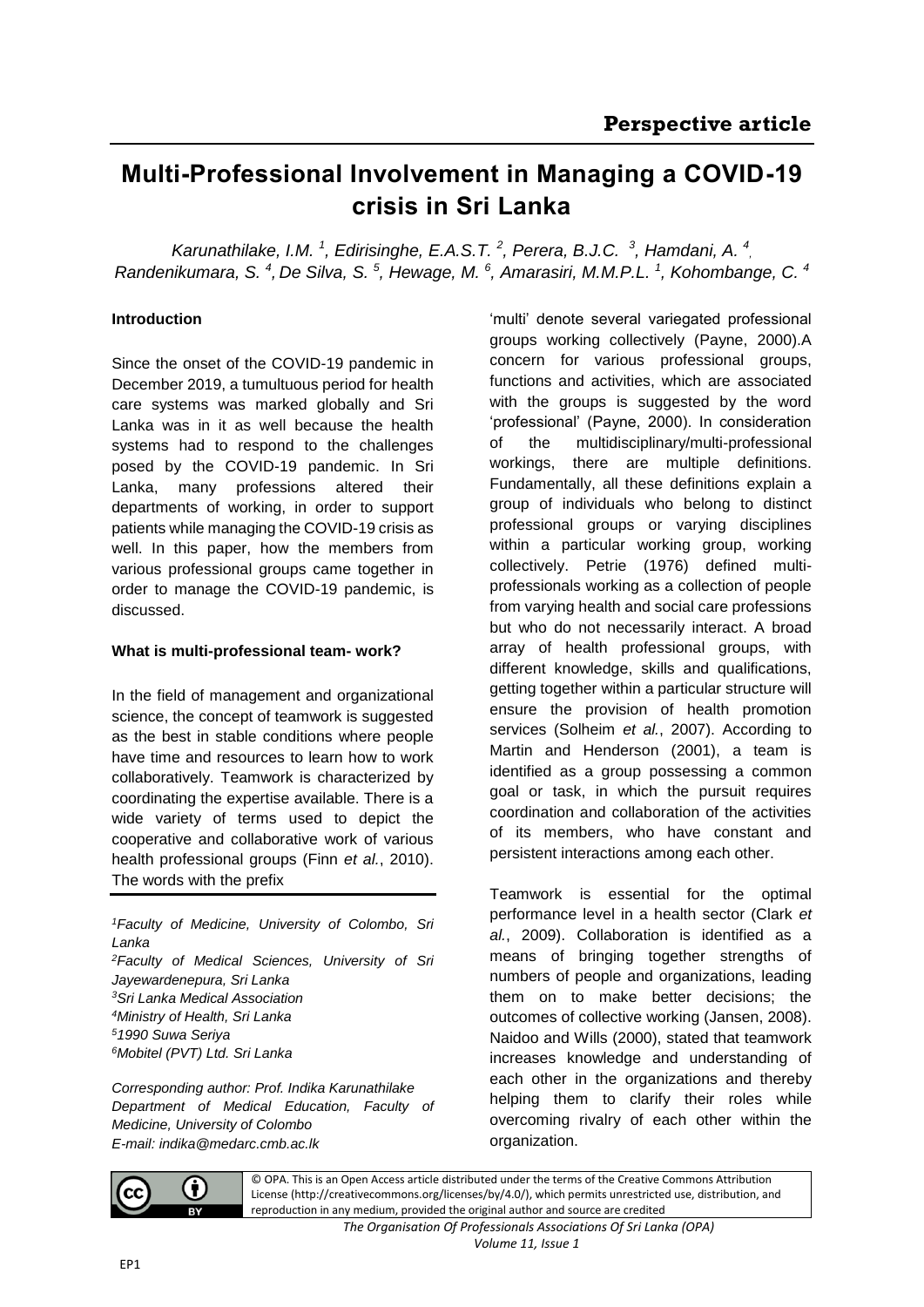The increase in resources can be used in an effective manner by jointly commissioning the services from the health promoters to develop the health of the people (Jansen *et al*., 2008b). Joint-working provides a higher degree of job satisfaction for the health promotion staff as it increases the morale for the team and offers mutual assistance for the members in their team (Hosman, 2000).

Teams are complex structures, in terms of membership structure, operations and organizational culture. According to 'Plant's Iceberg Model' the ways and means by which an organization operates are the 'visible' part of teamwork, and the factors which can influence change and organizational development are submerged (Plant, 1989). Therefore, hidden issues related to teamwork should be assessed and addressed in optimizing a team's function.

## **COVID-19 Crisis in Sri Lanka**

In Sri Lanka, the first COVID-19 case was reported on 28th January 2020. Since then up to 08<sup>th</sup> March 2022, the cumulative number of confirmed cases is 653,661, and the number of deaths and recovered cases are 16,350 and 618,386 respectively (Health Promotion Bureau, 2022). Sri Lanka was able to manage the spread of COVID-19 in 2020 with the imposition of strict lockdown measures, together with collaboration from the Sri Lanka Police and the armed forces. However, since July 2021, Sri Lanka has witnessed a rapid increase in the number of COVID-19 cases which had its onset around May 2021. The number of daily test-positive patients exceeded 5000 and the number of deaths were also rapidly increasing during the height of the surge. The number of healthcare workers and infrastructure capacity available in the hospital system for optimal functioning also rapidly declined due to the fast spread of the coronavirus.

# **The management of COVID-19 in Sri Lanka**  *via* **a multi-professional approach**

Sri Lanka's COVID-19 response is characterized by a strong focus on the preventive approach and contact tracing with rational utilization of available resources. Since the reported first local case on 11<sup>th</sup> of March 2020 (Health Promotion Bureau, 2022), the responses of Sri Lanka towards COVID-19 were prompt, critical, well-organized and coordinated. When a person became COVID-19 positive, he/she was exclusively admitted to a designated government hospital while his/her close contacts were traced actively through an efficient disease surveillance system which was operated by the Epidemiology Unit of the Sri Lankan Ministry of Health (Arambepola *et al.*, 2021). For most of the course of the pandemic in 2021, all patients who tested positive were managed at healthcare institutions. Asymptomatic or mildly symptomatic patients with no or well-controlled comorbidities were admitted to Intermediate Care Centres (ICC) for monitoring and symptomatic management and discharged in 14 days. Those with more marked symptoms, uncontrolled comorbidities and other complications were admitted to hospitals for closer monitoring and specialized management.

Even though this approach was proved to be efficient during the early phase of the pandemic, it became evident with time that it was not sustainable due to the rapid increase in the number of COVID-19 positive cases since July 2021. The number of daily reported test positive patients exceeded 3000 and the actual number of new patients per day was estimated to be around 6000 to 9000, during the peak of the surge. The bed capacity related to COVID-19 patients in the country was increased to 27,000, even by bed allocations from other units of hospitals, as an immediate response. The number of healthcare workers available for effective functioning of the system too decreased with a significant proportion acquiring COVID-19. Thus, the Sri Lankan healthcare system was at a critical tipping point, with an unrivalled increase in demand with rapidly diminishing resources. It was necessary to prevent overburdening the already fraught hospitals as well as the staff (Jensen *et al*., 2020).

The primary healthcare workers were the frontline personnel managing this pandemic crisis. Due to the rapid increase in the number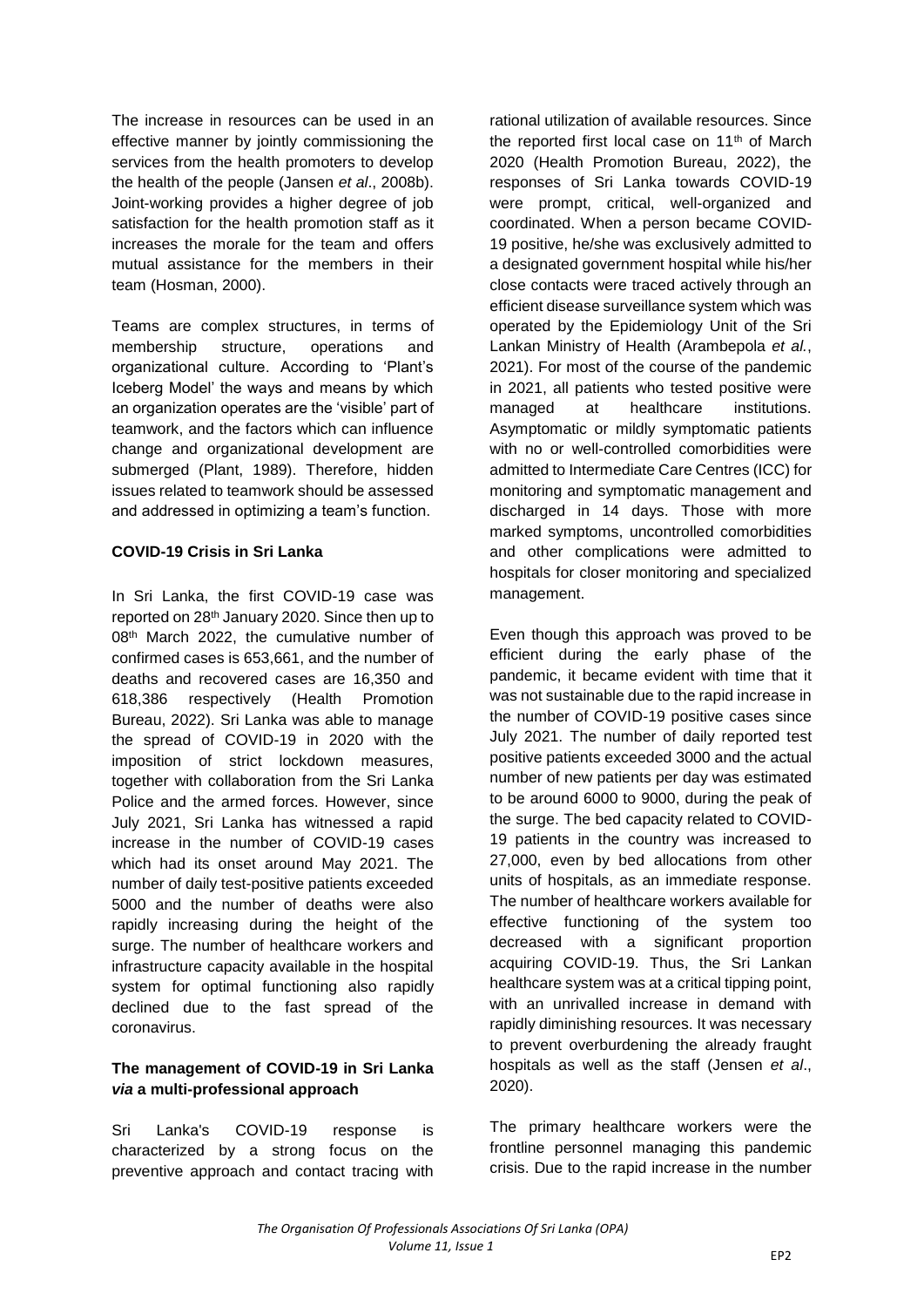of COVID-19 infected patients, the healthcare workforce available for optimal functioning of the system too got significantly reduced, with a noteworthy percentage acquiring the infection and the remaining workforce having to contend with physical and mental exhaustion. A virtual triaging system designed for the identification and evacuation of those who needed hospitalization and facilitated home management for mild and asymptomatic patients was required to counteract and effectively manage the rapid increase in the COVID-19 patients.

The Sri Lanka Medical Association (SLMA) introduced the Doc Call 247 Service in August 2020. This vital service is still being continued with the partnerships of the Ministry of Health. SLMA, '1990 Suwa Seriya' Ambulance Service and with assistance from the Sri Lanka Telecom-Mobitel mobile telephone network. The other mobile telecommunication operators were connected into a single central system by the SLT- Mobitel platform with the deployment of cutting-edge technical portals. In addition to the Interactive Voice Response (IVR), Short Message Service (SMS) and WEB systems, the SLT- Mobitel integrated a Big DATA system which enabled the SLMA to analyse the data reports in real time. The implemented alert system sending periodic monitoring updates to the relevant stakeholders *via* different channels has warned on the situations, which could occur in the near future, thereby initiating the provision of the facility to develop proactive measures that could be taken to mitigate against the impact. The digital integration of 247 and 1990 Suwa Seriya systems has streamlined the process and ensured an efficient mechanism. The 247 platform and the 1990 Suwa Seriya system was inter connected within a single day. Further customization and changes were done in order to increase the ease of use and to have better visibility at both ends. Partnership between SLMA and 1990 Suwa Seriya was formalized though a MOU.

The objectives were: -

 To decrease the number of non-urgent admissions to the hospitals,

- To provide accurate information to the patients who are receiving home-based care
- To identify and evacuate patients who are in need of immediate and urgent care, to hospitals.

The SLMA initiation of the Doc Call 247 service mainly focused on providing advice to patients and consisted entirely of volunteers ranging from the specialists to medical students. They were able to enter into the system as per their convenience by 'opting in' and 'opting out'. When the doctors were busy, they were able to opt out of the system and when they were not busy, they could join in and answer calls. There was a roster system in place as well, to ensure that a particular number of doctors were available at a given time. There were considerable numbers of medical students, doctors and specialists across the globe, who joined this mission of humanitarian services to serve the country at that most crucial of times.

This portal ensured that those who required hospitalization once there were identified and the ambulance service was called to take them to the hospital, were given the priority for admission to the hospitals, and those asymptomatic or mildly symptomatic were given necessary advice and kept at home with regular medical advice. So far, up to 25<sup>th</sup> March 2022, Doc call 247 has attended to over 75,000 callers. Out of the 75,000 calls received on Doc call 247, only around 1,500 patients needed urgent care and hospitalization. There was no on-admission deaths reported with 247 service. Those who could be managed at home were given health education and clear advice on what to do, what to avoid and when to seek medical care.

As the Doc Call 247 was a service catering to the needs of the people to their benefit, there were certain obstacles as well, such as issues related to the coordination of the stakeholders due to technical matters and receiving 'prank' and unnecessary calls which wasted the opportunities for another essential caller. New mechanisms were adopted under the guidance of IT professionals to overcome these constraints.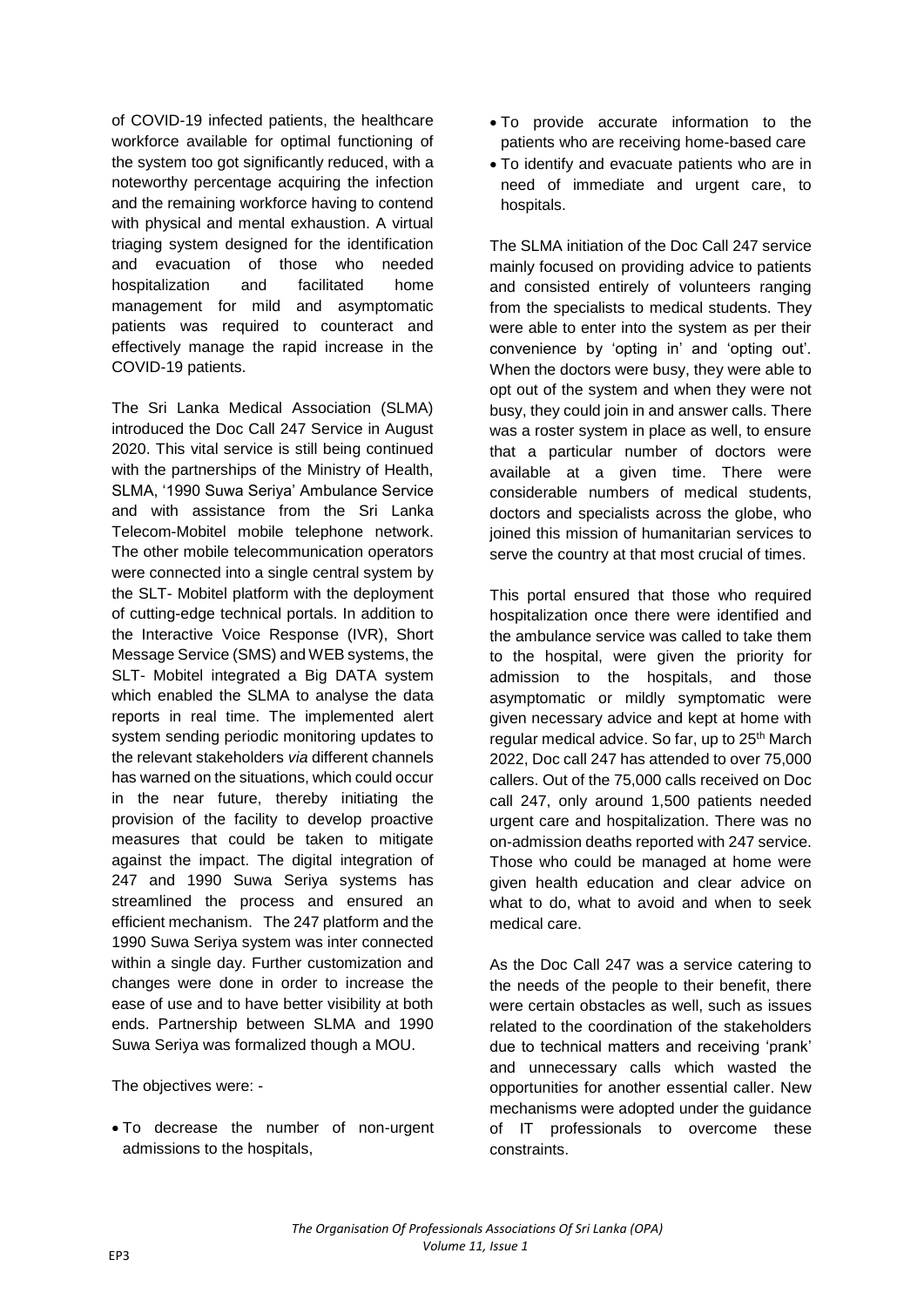### **Medical professionals**

- Volunteering with the Doc Call 247 service - Coordinating with the service's stakeholders - Providing advices to the medical students when issues arise in delivering the service - Providing solutions and act as an advisory in the delivery of this service

## **Academia**

- Volunteering with the Doc Call 247 service
- Coordinating, guiding and monitoring the volunteering medical students

## **Medical students**

- Volunteering with the Doc Call 247 service
- Providing medical advices to the patients

- Coordinating with the team members and other stakeholders

#### **1990 Suwa Seriya Ambulance service**

- Coordinating with the Doc Call 247

- Evacuation of the COVID-19 patints who needed urgent care

**Doc Call 247** (Since August 2021- 14th November 2021) -Received more than 200,000 calls - 1,300 emergency evacuations

- No on- admission deaths -Establishment of a new model to the health system - Proved that the telemedicine is a success - An eye opener for the health officials to go beyond the traditional system

#### **Ministry of Health**  - Providing and facilitating the Doc Call 247 service - Coordinating of this service with the relevant stakeholders - Assisting the smooth functioning of the service

**Telecommunication providers** -Providing telecommunication infrasturcture facilities - Collaborating and assisting the healthcare professionals -Connecting other telecommunication partners - Proactive approach - Integrating a Big Data system - Implemented an alert system - Periodic monitoring

- System development and monitoring - Rectifying the issues in the system

**Sri Lanka Medical Association** - Establishment of the Doc Call 247 service - Identifying and gathering the required human resource - Coordinating with the service - Providing infrastructure facilities for the volunteers - Ensuring the proper **IT Professtionals**<br>wtem development<br>**IT Professtionals** 

## *Figure 1: Multi-professional involvement in the Doc Call 247 service*